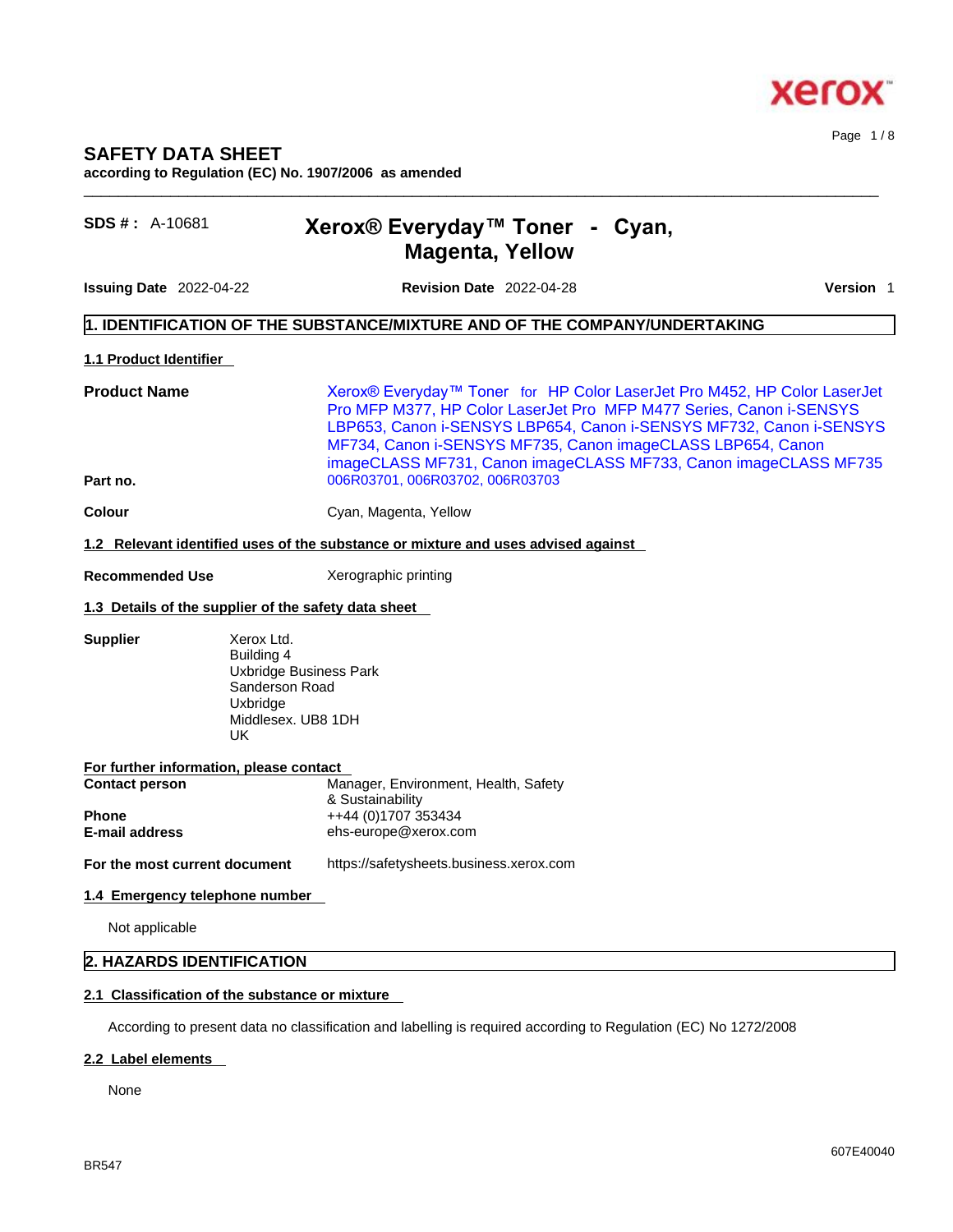Page 2 / 8

**Xero** 

**2.3 Other hazards** 

# **SDS # :** A-10681 **Xerox® Everyday™ Toner -Cyan, Magenta, Yellow**

 $\_$  ,  $\_$  ,  $\_$  ,  $\_$  ,  $\_$  ,  $\_$  ,  $\_$  ,  $\_$  ,  $\_$  ,  $\_$  ,  $\_$  ,  $\_$  ,  $\_$  ,  $\_$  ,  $\_$  ,  $\_$  ,  $\_$  ,  $\_$  ,  $\_$  ,  $\_$  ,  $\_$  ,  $\_$  ,  $\_$  ,  $\_$  ,  $\_$  ,  $\_$  ,  $\_$  ,  $\_$  ,  $\_$  ,  $\_$  ,  $\_$  ,  $\_$  ,  $\_$  ,  $\_$  ,  $\_$  ,  $\_$  ,  $\_$  ,

**Issuing Date** 2022-04-22 **Revision Date** 2022-04-28 **Version** 1

 $\_$  ,  $\_$  ,  $\_$  ,  $\_$  ,  $\_$  ,  $\_$  ,  $\_$  ,  $\_$  ,  $\_$  ,  $\_$  ,  $\_$  ,  $\_$  ,  $\_$  ,  $\_$  ,  $\_$  ,  $\_$  ,  $\_$  ,  $\_$  ,  $\_$  ,  $\_$  ,  $\_$  ,  $\_$  ,  $\_$  ,  $\_$  ,  $\_$  ,  $\_$  ,  $\_$  ,  $\_$  ,  $\_$  ,  $\_$  ,  $\_$  ,  $\_$  ,  $\_$  ,  $\_$  ,  $\_$  ,  $\_$  ,  $\_$  ,

Not a PBT according to REACH Annex XIII May form explosible dust-air mixture if dispersed

# **3. COMPOSITION/INFORMATION ON INGREDIENTS**

### **3.2 Mixtures**

| <b>Chemical Name</b>         | Weight % | <b>CAS No.</b> | <b>EC-No</b> | <b>Classification (Reg.)</b><br>1272/2008) | Hazard<br><b>Statements</b> | <b>REACH Registration</b><br><b>Number</b> |  |
|------------------------------|----------|----------------|--------------|--------------------------------------------|-----------------------------|--------------------------------------------|--|
| Styrene/acrylate copolymer I | 75-85    | Proprietary    | Not listed   | $- -$                                      |                             |                                            |  |
| Magenta pigment              | $0 - 10$ | 980-26-7       | 213-561-3    | $- -$                                      | $\sim$                      | 01-2119456804-33-0008                      |  |
| Cvan Pigment                 | $0 - 10$ | 147-14-8       | 205-685-1    | $\sim$ $\sim$                              | $\sim$ $\sim$               | 01-2119458771-32-0044                      |  |
| <b>Yellow Pigment</b>        | $0 - 10$ | 6358-31-2      | 228-768-4    | $- -$                                      | $- -$                       | $- -$                                      |  |
| Paraffin wax                 | $1 - 10$ | 8002-74-2      | 232-315-6    | $- -$                                      | $-1$                        | $-$                                        |  |
| Titanium dioxide             |          | 13463-67-7     | 236-675-5    | Carc (Inhal) 2                             | H <sub>351</sub>            | $-$                                        |  |

# **Full text of H- statements: see section 16**

**Note**

"--" indicates no classification or hazard statements apply. Components marked as "Not Listed" are exempt from registration. Where no REACH registration number is listed, it is considered confidential to the Only Representative.

# **4. FIRST AID MEASURES**

### **4.1 Description of first aid measures**

| For external use only. When symptoms persist or in all cases of doubt seek medical advice.<br><b>General advice</b><br>Show this safety data sheet to the doctor in attendance. |  |
|---------------------------------------------------------------------------------------------------------------------------------------------------------------------------------|--|
| Immediately flush with plenty of water. After initial flushing, remove any contact lenses and<br>Eye contact<br>continue flushing for at least 15 minutes                       |  |
| Wash skin with soap and water<br><b>Skin contact</b>                                                                                                                            |  |
| Move to fresh air<br><b>Inhalation</b>                                                                                                                                          |  |
| Rinse mouth with water and afterwards drink plenty of water or milk<br><b>Ingestion</b>                                                                                         |  |

### **4.2 Most important symptoms and effects, both acute and delayed**

| <b>Acute toxicity</b>   |                                                       |
|-------------------------|-------------------------------------------------------|
| Eyes                    | No known effect                                       |
| <b>Skin</b>             | No known effect                                       |
| <b>Inhalation</b>       | No known effect                                       |
| Ingestion               | No known effect                                       |
| <b>Chronic effects</b>  |                                                       |
| <b>Chronic toxicity</b> | No known effects under normal use conditions          |
| <b>Main symptoms</b>    | Overexposure may cause:                               |
|                         | mild respiratory irritation similar to nuisance dust. |
|                         | None known                                            |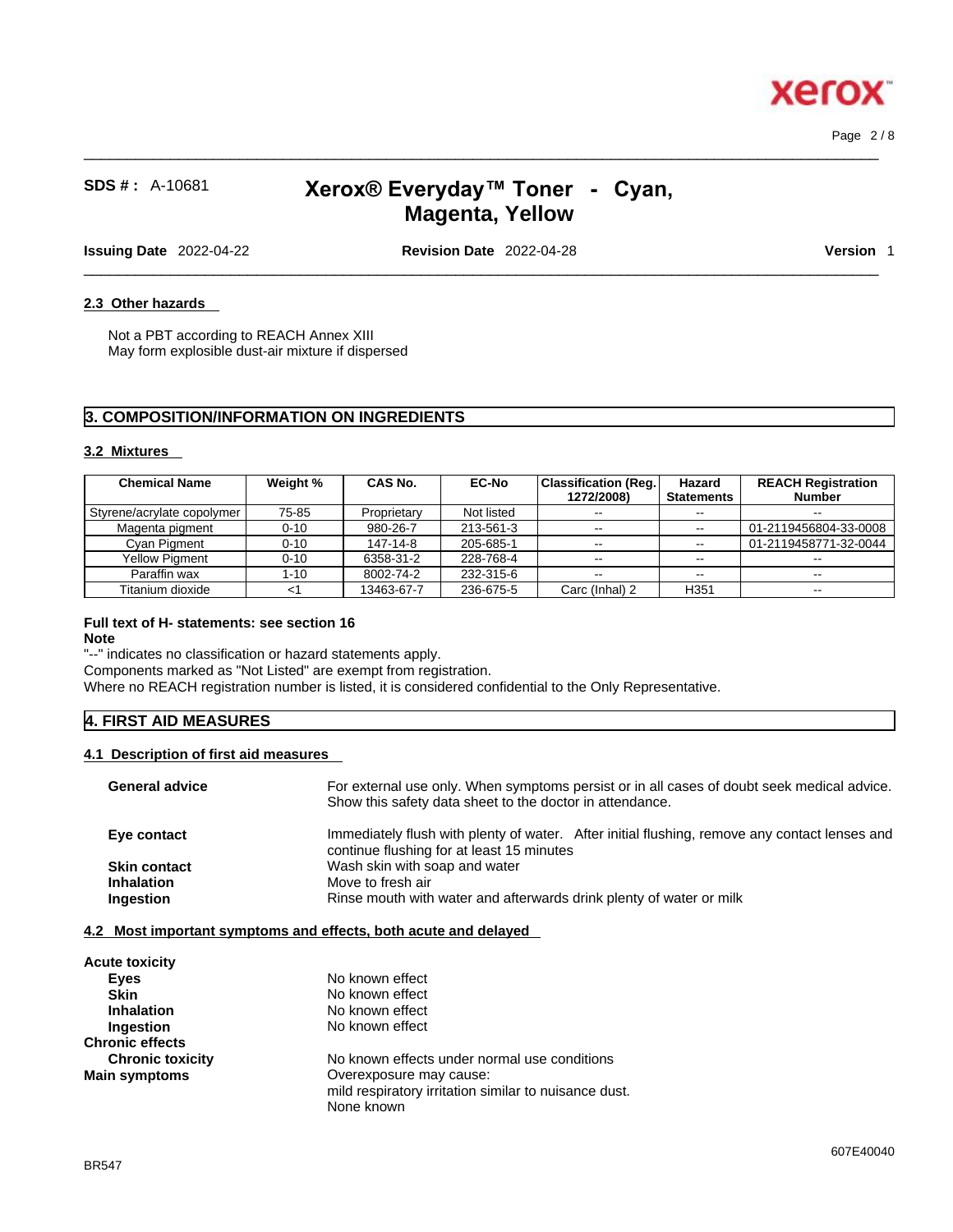

Page 3 / 8

# **SDS # :** A-10681 **Xerox® Everyday™ Toner -Cyan, Magenta, Yellow**

 $\_$  ,  $\_$  ,  $\_$  ,  $\_$  ,  $\_$  ,  $\_$  ,  $\_$  ,  $\_$  ,  $\_$  ,  $\_$  ,  $\_$  ,  $\_$  ,  $\_$  ,  $\_$  ,  $\_$  ,  $\_$  ,  $\_$  ,  $\_$  ,  $\_$  ,  $\_$  ,  $\_$  ,  $\_$  ,  $\_$  ,  $\_$  ,  $\_$  ,  $\_$  ,  $\_$  ,  $\_$  ,  $\_$  ,  $\_$  ,  $\_$  ,  $\_$  ,  $\_$  ,  $\_$  ,  $\_$  ,  $\_$  ,  $\_$  ,

**Issuing Date** 2022-04-22 **Revision Date** 2022-04-28 **Version** 1

 $\_$  ,  $\_$  ,  $\_$  ,  $\_$  ,  $\_$  ,  $\_$  ,  $\_$  ,  $\_$  ,  $\_$  ,  $\_$  ,  $\_$  ,  $\_$  ,  $\_$  ,  $\_$  ,  $\_$  ,  $\_$  ,  $\_$  ,  $\_$  ,  $\_$  ,  $\_$  ,  $\_$  ,  $\_$  ,  $\_$  ,  $\_$  ,  $\_$  ,  $\_$  ,  $\_$  ,  $\_$  ,  $\_$  ,  $\_$  ,  $\_$  ,  $\_$  ,  $\_$  ,  $\_$  ,  $\_$  ,  $\_$  ,  $\_$  ,

### **4.3 Indication of immediate medical attention and special treatment needed**

| <b>Protection of first-aiders</b> | No special protective equipment required |
|-----------------------------------|------------------------------------------|
| Notes to physician                | Treat symptomatically                    |

# **5. FIREFIGHTING MEASURES**

### **5.1 Extinguishing media**

**Suitable extinguishing media** Use water spray or fog; do not use straight streams, Foam

**Unsuitable extinguishing media** Do not use a solid water stream as it may scatterand spread fire

### **5.2 Special hazards arising from the substance or mixture**

Fine dust dispersed in air, in sufficient concentrations, and in the presence of an ignition source is a potential dust explosion hazard

#### **Hazardous combustion products**

Hazardous decomposition products due to incomplete combustion. Carbon oxides Nitrogen oxides (NOx)

### **5.3 Advice for fire-fighters**

In the event of fire and/or explosion do not breathe fumes. Wear fire/flame resistant/retardant clothing. Use self-contained pressure-demand breathing apparatus if needed to prevent exposure to smoke or airborne toxins. Wear self-contained breathing apparatus and protective suit.

Wear self-contained breathing apparatus and protective suit.

### **Other information**

| <b>Flammability</b> | Not flammable  |
|---------------------|----------------|
| <b>Flash point</b>  | Not applicable |

### **6. ACCIDENTAL RELEASE MEASURES**

### **6.1 Personal precautions, protective equipment and emergency procedures**

Avoid breathing dust

### **6.2 Environmental precautions**

Although toner is not an aquatic toxin, microplastics may be a physical hazard to aquatic life and should not be allowed to enter drains, sewers, or waterways

### **6.3 Methods and material for containment and cleaning up**

| <b>Methods for containment</b> | Prevent dust cloud                                                                |  |
|--------------------------------|-----------------------------------------------------------------------------------|--|
| Methods for cleaning up        | Use a vacuum cleaner to remove excess, then wash with COLD water. Hot water fuses |  |
|                                | the toner making it difficult to remove                                           |  |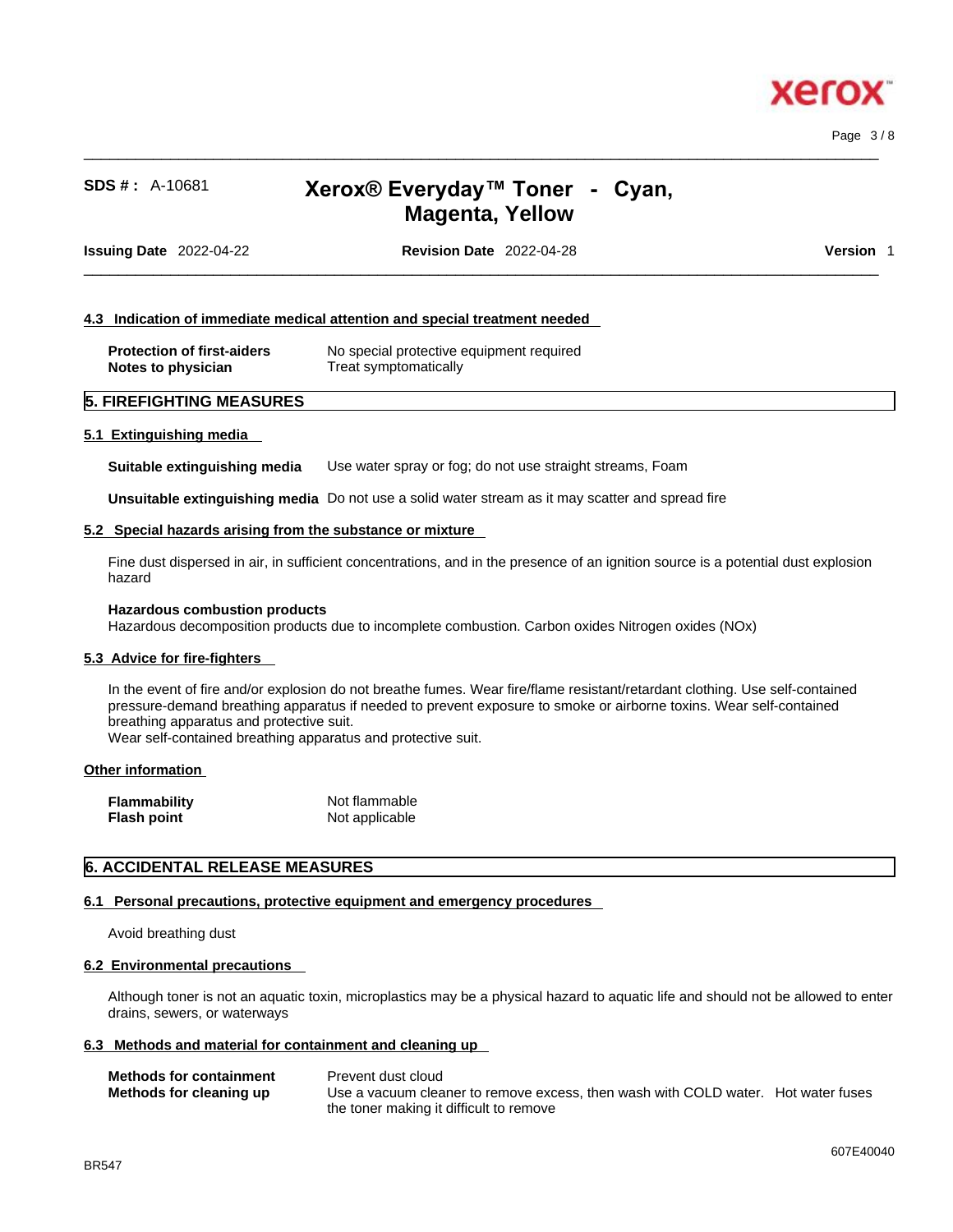

Page 4 / 8

# **SDS # :** A-10681 **Xerox® Everyday™ Toner -Cyan, Magenta, Yellow**

 $\_$  ,  $\_$  ,  $\_$  ,  $\_$  ,  $\_$  ,  $\_$  ,  $\_$  ,  $\_$  ,  $\_$  ,  $\_$  ,  $\_$  ,  $\_$  ,  $\_$  ,  $\_$  ,  $\_$  ,  $\_$  ,  $\_$  ,  $\_$  ,  $\_$  ,  $\_$  ,  $\_$  ,  $\_$  ,  $\_$  ,  $\_$  ,  $\_$  ,  $\_$  ,  $\_$  ,  $\_$  ,  $\_$  ,  $\_$  ,  $\_$  ,  $\_$  ,  $\_$  ,  $\_$  ,  $\_$  ,  $\_$  ,  $\_$  ,

**Issuing Date** 2022-04-22 **Revision Date** 2022-04-28 **Version** 1

 $\_$  ,  $\_$  ,  $\_$  ,  $\_$  ,  $\_$  ,  $\_$  ,  $\_$  ,  $\_$  ,  $\_$  ,  $\_$  ,  $\_$  ,  $\_$  ,  $\_$  ,  $\_$  ,  $\_$  ,  $\_$  ,  $\_$  ,  $\_$  ,  $\_$  ,  $\_$  ,  $\_$  ,  $\_$  ,  $\_$  ,  $\_$  ,  $\_$  ,  $\_$  ,  $\_$  ,  $\_$  ,  $\_$  ,  $\_$  ,  $\_$  ,  $\_$  ,  $\_$  ,  $\_$  ,  $\_$  ,  $\_$  ,  $\_$  ,

### **6.4 Reference to other sections**

See section 12 for additional ecological information See Section 13 for additional information

# **7. HANDLING AND STORAGE**

### **7.1 Precautions for safe handling**

Handle in accordance with good industrial hygiene and safety practice, Avoid dust accumulation in enclosed space, Prevent dust cloud

**Hygiene measures** None under normal use conditions

### **7.2 Conditions for safe storage, including any incompatibilities**

Keep container tightly closed in a dry and well-ventilated place, Store at room temperature

#### **7.3 Specific end uses**

Xerographic printing

# **8. EXPOSURE CONTROLS/PERSONAL PROTECTION**

### **8.1 Control parameters**

| <b>Xerox Exposure Limit</b> | $2.5 \text{ mg/m}^3$ (total dust)      |
|-----------------------------|----------------------------------------|
| <b>Xerox Exposure Limit</b> | $0.4 \text{ mg/m}^3$ (respirable dust) |

### **8.2 Exposure controls**

**Engineering measures** None under normal use conditions

### **Personal protective equipment**

| No special protective equipment required |
|------------------------------------------|
| No special protective equipment required |
| No special protective equipment required |
| No special protective equipment required |
| None under normal processing             |
|                                          |

#### **Environmental Exposure Controls Environmental Exposure**

**Controls**  Keep out of drains, sewers, ditches and waterways

## **9. PHYSICAL AND CHEMICAL PROPERTIES**

### **9.1 Information on basic physical and chemical properties**

| Appearance | Powder | Odour | Faint |
|------------|--------|-------|-------|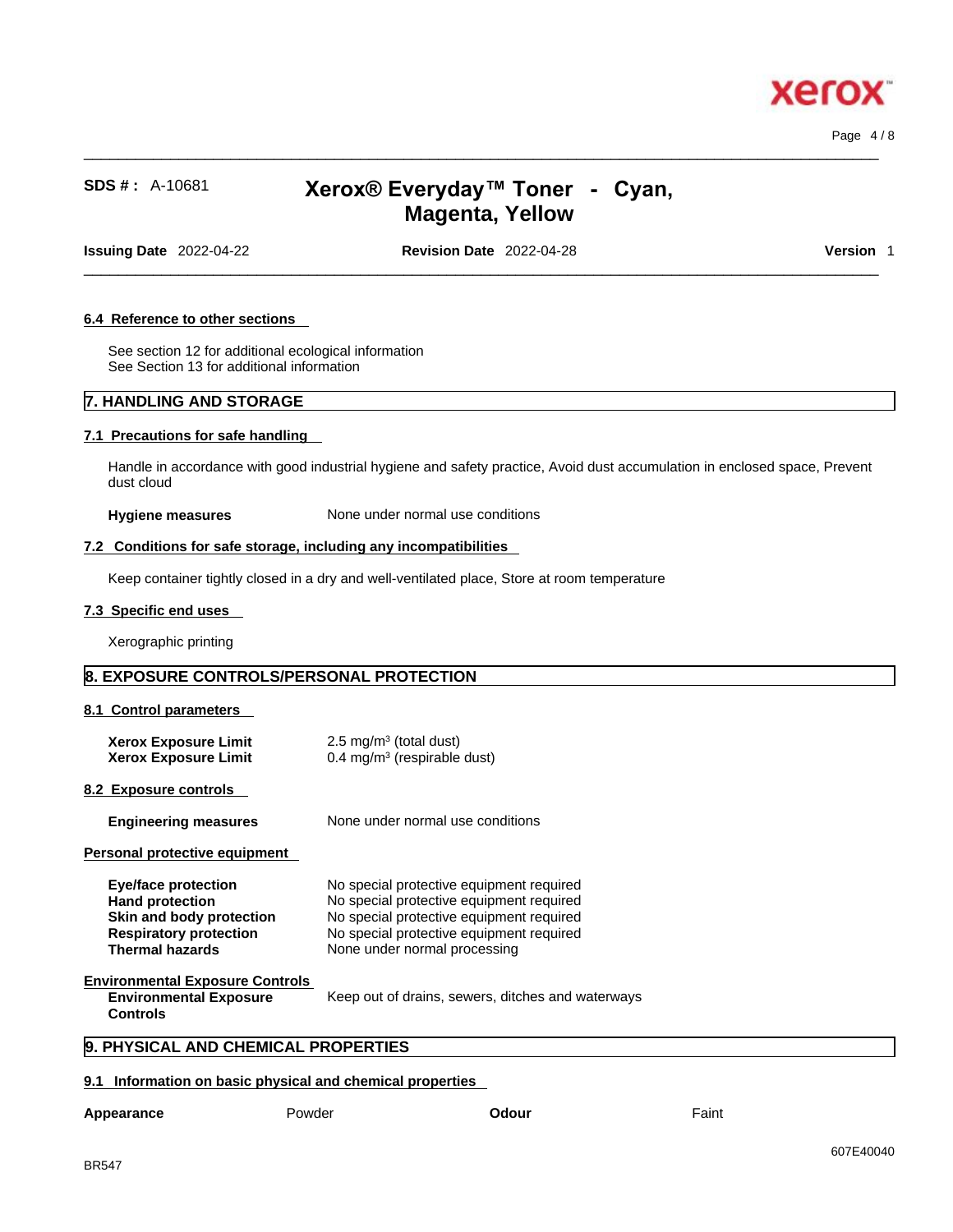Page 5 / 8

x

**xero** 

# **SDS # :** A-10681 **Xerox® Everyday™ Toner -Cyan, Magenta, Yellow**

 $\_$  ,  $\_$  ,  $\_$  ,  $\_$  ,  $\_$  ,  $\_$  ,  $\_$  ,  $\_$  ,  $\_$  ,  $\_$  ,  $\_$  ,  $\_$  ,  $\_$  ,  $\_$  ,  $\_$  ,  $\_$  ,  $\_$  ,  $\_$  ,  $\_$  ,  $\_$  ,  $\_$  ,  $\_$  ,  $\_$  ,  $\_$  ,  $\_$  ,  $\_$  ,  $\_$  ,  $\_$  ,  $\_$  ,  $\_$  ,  $\_$  ,  $\_$  ,  $\_$  ,  $\_$  ,  $\_$  ,  $\_$  ,  $\_$  ,

**Issuing Date** 2022-04-22 **Revision Date** 2022-04-28

 $\_$  ,  $\_$  ,  $\_$  ,  $\_$  ,  $\_$  ,  $\_$  ,  $\_$  ,  $\_$  ,  $\_$  ,  $\_$  ,  $\_$  ,  $\_$  ,  $\_$  ,  $\_$  ,  $\_$  ,  $\_$  ,  $\_$  ,  $\_$  ,  $\_$  ,  $\_$  ,  $\_$  ,  $\_$  ,  $\_$  ,  $\_$  ,  $\_$  ,  $\_$  ,  $\_$  ,  $\_$  ,  $\_$  ,  $\_$  ,  $\_$  ,  $\_$  ,  $\_$  ,  $\_$  ,  $\_$  ,  $\_$  ,  $\_$  ,

| Version |  |
|---------|--|
|         |  |

| <b>Physical state</b><br>Colour                                                                                                                                                                                    | Solid | Cyan, Magenta, Yellow                                                                                                               | <b>Odour threshold</b><br>рH | Not applicable<br>Not applicable                                                             |  |
|--------------------------------------------------------------------------------------------------------------------------------------------------------------------------------------------------------------------|-------|-------------------------------------------------------------------------------------------------------------------------------------|------------------------------|----------------------------------------------------------------------------------------------|--|
| <b>Flash point</b>                                                                                                                                                                                                 |       | Not applicable                                                                                                                      |                              |                                                                                              |  |
| <b>Melting / Freezing Point</b><br><b>Boiling point/boiling range</b><br><b>Softening point</b>                                                                                                                    |       | Not applicable<br>Not applicable<br>49 - 60 $^{\circ}$ C<br>$\sqrt{2}$                                                              | 120 - 140 $\degree$ F        |                                                                                              |  |
| <b>Evaporation rate</b><br><b>Flammability</b><br><b>Flammability Limits in Air</b>                                                                                                                                |       | Not applicable<br>Not flammable<br>Not applicable                                                                                   |                              |                                                                                              |  |
| <b>Explosive Limits</b>                                                                                                                                                                                            |       | No data available                                                                                                                   |                              |                                                                                              |  |
| Vapour pressure<br><b>Vapour density</b><br><b>Specific gravity</b><br><b>Water solubility</b><br><b>Partition coefficient</b><br><b>Autoignition temperature</b><br><b>Decomposition temperature</b><br>Viscosity |       | Not applicable<br>Not applicable<br>$-2$<br>1<br>Negligible<br>Not applicable<br>Not applicable<br>Not determined<br>Not applicable |                              |                                                                                              |  |
| <b>Explosive properties</b>                                                                                                                                                                                        |       | source is a potential dust explosion hazard                                                                                         |                              | Fine dust dispersed in air, in sufficient concentrations, and in the presence of an ignition |  |
| <b>Oxidising properties</b>                                                                                                                                                                                        |       | Not applicable                                                                                                                      |                              |                                                                                              |  |
|                                                                                                                                                                                                                    |       |                                                                                                                                     |                              |                                                                                              |  |

### **9.2 Other information**

None

# **10. STABILITY AND REACTIVITY**

### **10.1 Reactivity**

No dangerous reaction known under conditions of normal use

# **10.2 Chemical stability**

Stable under normal conditions

### **10.3 Possibility of hazardous reactions**

| <b>Hazardous reactions</b> | None under normal processing            |
|----------------------------|-----------------------------------------|
| Hazardous polymerisation   | Hazardous polymerisation does not occur |

### **10.4 Conditions to avoid**

Prevent dust cloud, Fine dust dispersed in air, in sufficient concentrations, and in the presence of an ignition source is a potential dust explosion hazard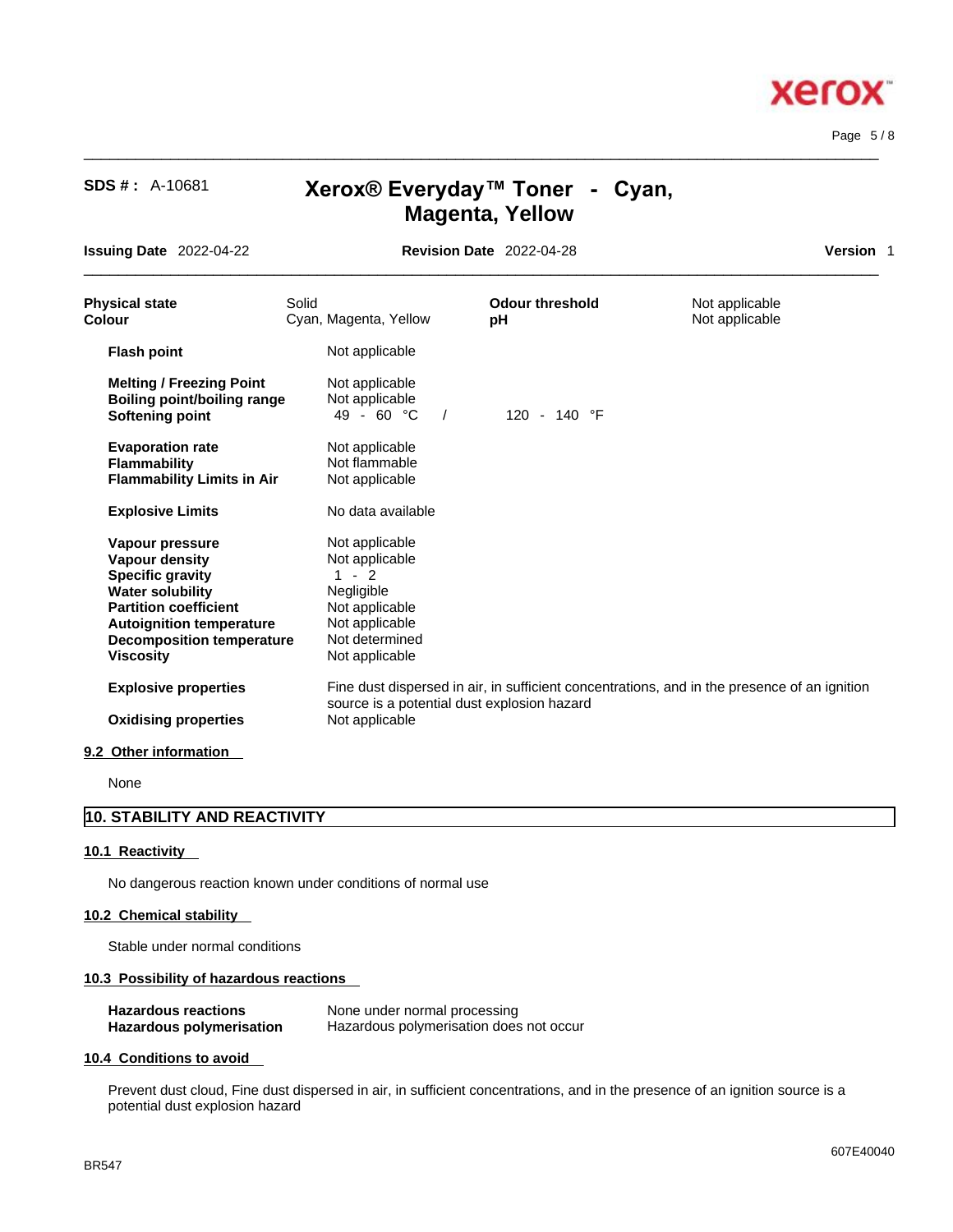Page 6 / 8

**Xerox** 

# **SDS # :** A-10681 **Xerox® Everyday™ Toner -Cyan, Magenta, Yellow**

 $\_$  ,  $\_$  ,  $\_$  ,  $\_$  ,  $\_$  ,  $\_$  ,  $\_$  ,  $\_$  ,  $\_$  ,  $\_$  ,  $\_$  ,  $\_$  ,  $\_$  ,  $\_$  ,  $\_$  ,  $\_$  ,  $\_$  ,  $\_$  ,  $\_$  ,  $\_$  ,  $\_$  ,  $\_$  ,  $\_$  ,  $\_$  ,  $\_$  ,  $\_$  ,  $\_$  ,  $\_$  ,  $\_$  ,  $\_$  ,  $\_$  ,  $\_$  ,  $\_$  ,  $\_$  ,  $\_$  ,  $\_$  ,  $\_$  ,

**Issuing Date** 2022-04-22 **Revision Date** 2022-04-28 **Version** 1

 $\_$  ,  $\_$  ,  $\_$  ,  $\_$  ,  $\_$  ,  $\_$  ,  $\_$  ,  $\_$  ,  $\_$  ,  $\_$  ,  $\_$  ,  $\_$  ,  $\_$  ,  $\_$  ,  $\_$  ,  $\_$  ,  $\_$  ,  $\_$  ,  $\_$  ,  $\_$  ,  $\_$  ,  $\_$  ,  $\_$  ,  $\_$  ,  $\_$  ,  $\_$  ,  $\_$  ,  $\_$  ,  $\_$  ,  $\_$  ,  $\_$  ,  $\_$  ,  $\_$  ,  $\_$  ,  $\_$  ,  $\_$  ,  $\_$  ,

### **10.5 Incompatible Materials**

None

# **10.6 Hazardous decomposition products**

None under normal use

# **11. TOXICOLOGICAL INFORMATION**

*The toxicity data noted below is based on the test results of similar reprographic materials.* 

# **11.1 Information on toxicological effects**

| <b>Acute toxicity</b><br>Product Information<br><b>Irritation</b><br>Oral LD50<br>Dermal LD50<br><b>LC50 Inhalation</b>        | No skin irritation, No eye irritation<br>$> 5$ g/kg (rat)<br>$> 5$ g/kg (rabbit)<br>$> 5$ mg/L (rat, 4 hr)                                                                                                                                                                                                                                                                                                                                                                                                                                                                                                                                                                                 |
|--------------------------------------------------------------------------------------------------------------------------------|--------------------------------------------------------------------------------------------------------------------------------------------------------------------------------------------------------------------------------------------------------------------------------------------------------------------------------------------------------------------------------------------------------------------------------------------------------------------------------------------------------------------------------------------------------------------------------------------------------------------------------------------------------------------------------------------|
| <b>Chronic toxicity</b><br>Product Information<br><b>Chronic effects</b><br>Carcinogenicity<br>Other information               | No known effects under normal use conditions<br>See "Other Information" in this section.<br>The IARC (International Agency for Research on Cancer) has listed titanium dioxide as<br>"possibly carcinogenic to humans". However, Xerox has concluded that the presence of<br>titanium dioxide in this mixture does not present a health hazard. The IARC classification<br>is based on studies in rats using high concentrations of pure, unbound TiO2 particles of<br>respirable size. Epidemiological studies do not suggest a carcinogenic effects in humans.<br>In addition, the titanium dioxide in this mixture is encapsulated in a matrix or bound to the<br>surface of the toner. |
| Other toxic effects<br>Product Information<br><b>Sensitisation</b><br><b>Mutagenic effects</b><br><b>Reproductive toxicity</b> | No sensitisation responses were observed<br>Not mutagenic in AMES Test<br>This product does not contain any known or suspected reproductive hazards                                                                                                                                                                                                                                                                                                                                                                                                                                                                                                                                        |
| Target organ effects                                                                                                           | None known                                                                                                                                                                                                                                                                                                                                                                                                                                                                                                                                                                                                                                                                                 |
| Other adverse effects<br><b>Aspiration Hazard</b>                                                                              | None known<br>Not applicable                                                                                                                                                                                                                                                                                                                                                                                                                                                                                                                                                                                                                                                               |
| the contract of the contract of the contract of the contract of the contract of the contract of the contract of                |                                                                                                                                                                                                                                                                                                                                                                                                                                                                                                                                                                                                                                                                                            |

11.2 Information on other hazards

**Endocrine disrupting properties** This product does not contain any known or suspected endocrine disruptors

# **12. ECOLOGICAL INFORMATION**

### **12.1 Toxicity**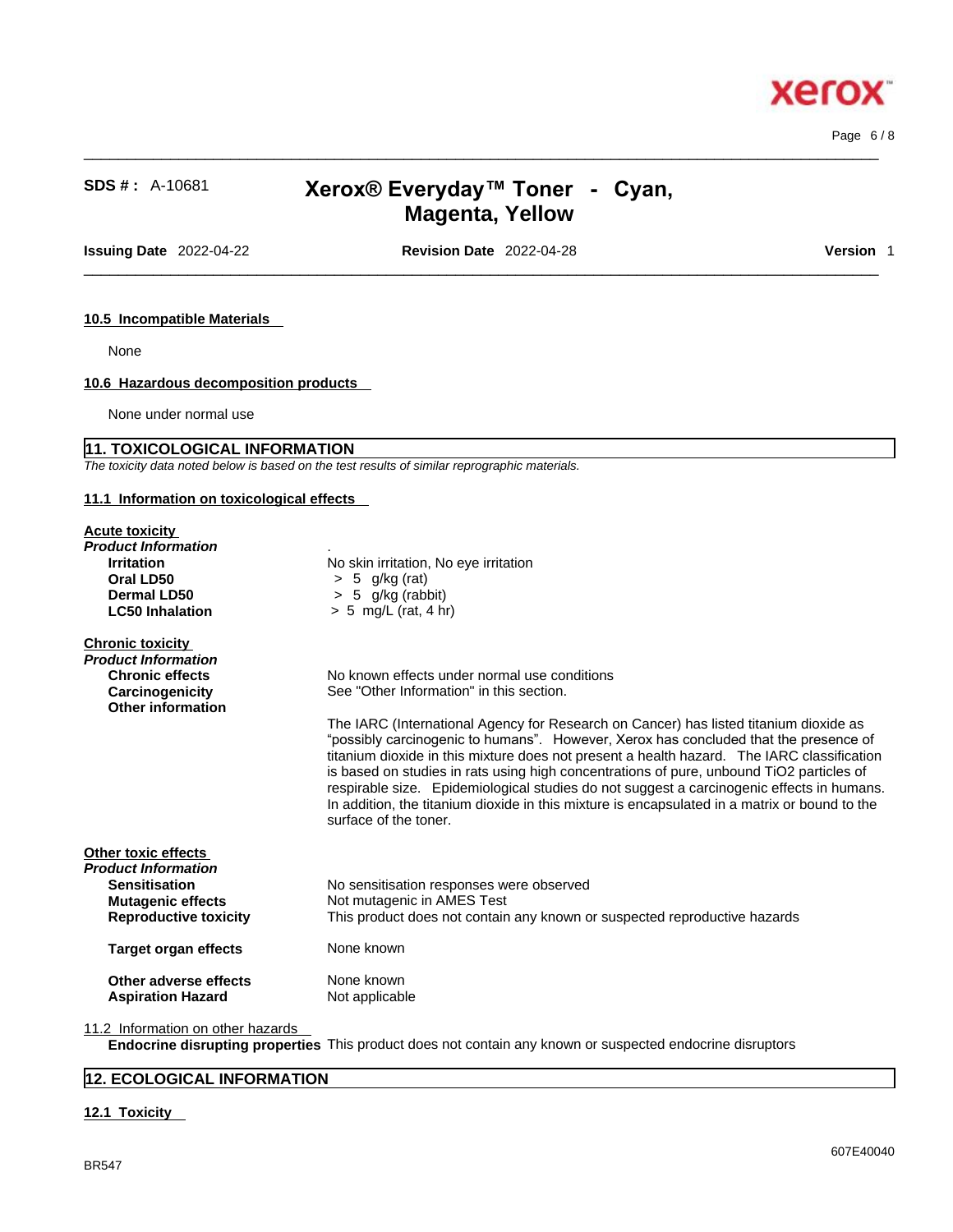

Page 7 / 8

# **SDS # :** A-10681 **Xerox® Everyday™ Toner -Cyan, Magenta, Yellow**

 $\_$  ,  $\_$  ,  $\_$  ,  $\_$  ,  $\_$  ,  $\_$  ,  $\_$  ,  $\_$  ,  $\_$  ,  $\_$  ,  $\_$  ,  $\_$  ,  $\_$  ,  $\_$  ,  $\_$  ,  $\_$  ,  $\_$  ,  $\_$  ,  $\_$  ,  $\_$  ,  $\_$  ,  $\_$  ,  $\_$  ,  $\_$  ,  $\_$  ,  $\_$  ,  $\_$  ,  $\_$  ,  $\_$  ,  $\_$  ,  $\_$  ,  $\_$  ,  $\_$  ,  $\_$  ,  $\_$  ,  $\_$  ,  $\_$  ,

**Issuing Date** 2022-04-22 **Revision Date** 2022-04-28 **Version** 1

 $\_$  ,  $\_$  ,  $\_$  ,  $\_$  ,  $\_$  ,  $\_$  ,  $\_$  ,  $\_$  ,  $\_$  ,  $\_$  ,  $\_$  ,  $\_$  ,  $\_$  ,  $\_$  ,  $\_$  ,  $\_$  ,  $\_$  ,  $\_$  ,  $\_$  ,  $\_$  ,  $\_$  ,  $\_$  ,  $\_$  ,  $\_$  ,  $\_$  ,  $\_$  ,  $\_$  ,  $\_$  ,  $\_$  ,  $\_$  ,  $\_$  ,  $\_$  ,  $\_$  ,  $\_$  ,  $\_$  ,  $\_$  ,  $\_$  ,

On available data, the mixture / preparation is not harmful to aquatic life

### **12.2 Persistence and degradability**

Not readily biodegradable

### **12.3 Bioaccumulative potential**

Bioaccumulation is unlikely

### **12.4 Mobility in soil**

Insoluble in water

### **12.5 Results of PBT and vPvB assessment**

Not a PBT according to REACH Annex XIII

### **12.6 Endocrine disrupting properties**

This product does not contain any known or suspected endocrine disruptors

### **12.7 Other adverse effects**

Although toner is not an aquatic toxin, microplastics may be a physical hazard to aquatic life and should not be allowed to enter drains, sewers, or waterways.

| <b>13. DISPOSAL CONSIDERATIONS</b> |                                                                                                                                                                             |  |
|------------------------------------|-----------------------------------------------------------------------------------------------------------------------------------------------------------------------------|--|
| 13.1 Waste treatment methods       |                                                                                                                                                                             |  |
| <b>Waste Disposal Method</b>       | Can be landfilled or incinerated, when in compliance with local regulations<br>If incineration is to be carried out, care must be exercised to prevent dust clouds forming. |  |
| <b>EWC Waste Disposal No.</b>      | 08 03 18                                                                                                                                                                    |  |
| <b>Other information</b>           | Although toner is not an aquatic toxin, microplastics may be a physical hazard to aquatic life<br>and should not be allowed to enter drains, sewers, or waterways.          |  |

# **14. TRANSPORT INFORMATION**

### **14.1 UN/ID No**

Not regulated

### **14.2 Proper shipping name**

Not regulated